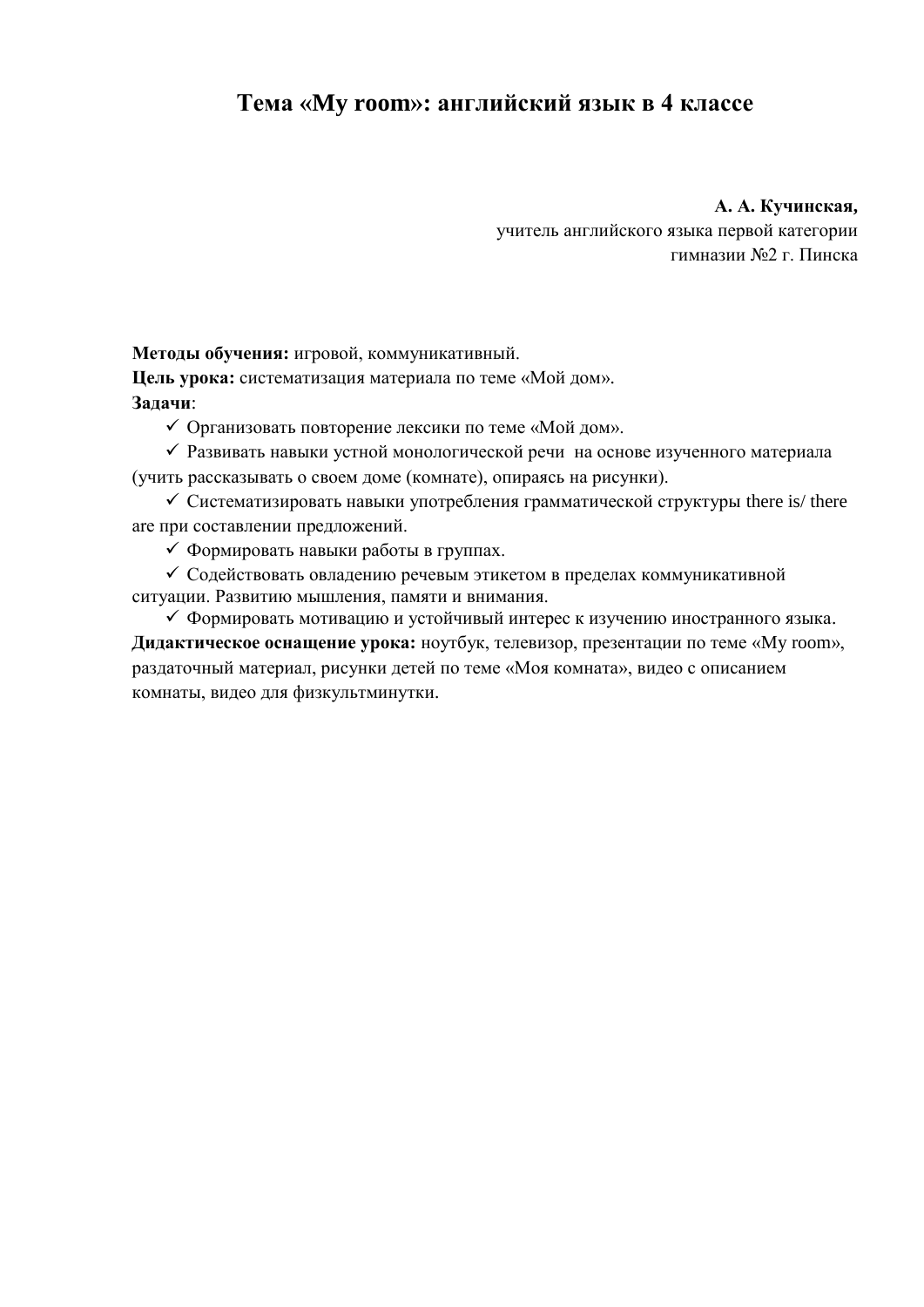|    | 1. Greetings | Good morning, girls! I'm glad to see you! Sit down, please. Today we                       |  |  |  |  |  |  |  |  |  |
|----|--------------|--------------------------------------------------------------------------------------------|--|--|--|--|--|--|--|--|--|
|    |              | have a very interesting lesson. We'll revise the lexical and grammar                       |  |  |  |  |  |  |  |  |  |
|    |              | material. The topic is "My room". Let's start. What day is it today?                       |  |  |  |  |  |  |  |  |  |
|    |              | Who is absent today?                                                                       |  |  |  |  |  |  |  |  |  |
| 2. | Warming-up   | We should brush up our tongues to speak English better. Let's practice                     |  |  |  |  |  |  |  |  |  |
|    |              | the sounds. Listen to me and then repeat after me.P1-read the words                        |  |  |  |  |  |  |  |  |  |
|    |              | with sound [æ], [o:], [f], [әu], [ә]. (Слайд – звуки)                                      |  |  |  |  |  |  |  |  |  |
|    |              | We practice our pronunciation and go to the next task. Do you know                         |  |  |  |  |  |  |  |  |  |
|    |              | English proverbs? Your task is to make the proverb. You see here the                       |  |  |  |  |  |  |  |  |  |
|    |              | days of the week, put them in the correct order and read what you                          |  |  |  |  |  |  |  |  |  |
|    |              | have got. (Слайд – пословица)                                                              |  |  |  |  |  |  |  |  |  |
|    |              | Tuesday-or                                                                                 |  |  |  |  |  |  |  |  |  |
|    |              | Monday-east                                                                                |  |  |  |  |  |  |  |  |  |
|    |              | Friday-me                                                                                  |  |  |  |  |  |  |  |  |  |
|    |              | Sunday-best                                                                                |  |  |  |  |  |  |  |  |  |
|    |              | Wednesday-west,                                                                            |  |  |  |  |  |  |  |  |  |
|    |              | Saturday-is                                                                                |  |  |  |  |  |  |  |  |  |
|    |              | Thursday-ho                                                                                |  |  |  |  |  |  |  |  |  |
|    |              | Ps: East or West, home is best." В гостях хорошо, а дома лучше.                            |  |  |  |  |  |  |  |  |  |
|    |              | I agree with this proverb, let's speak about our homes.                                    |  |  |  |  |  |  |  |  |  |
| 3. | Speaking     | At first let's remember the words. Look at the pictures and name the                       |  |  |  |  |  |  |  |  |  |
|    |              | following furniture items, rooms and household duties. (слайд-слова                        |  |  |  |  |  |  |  |  |  |
|    |              | по картинкам)                                                                              |  |  |  |  |  |  |  |  |  |
|    |              | Ps: a sofa, an armchair, a bed, a wardrobe, a bookcase, a table, a                         |  |  |  |  |  |  |  |  |  |
|    |              | chair, a mirror, a carpet, a fridge, a cooker, a hall, a kitchen, a                        |  |  |  |  |  |  |  |  |  |
|    |              | bedroom, a living-room, a bathroom, to make the bed, to wash the                           |  |  |  |  |  |  |  |  |  |
|    |              | dishes.                                                                                    |  |  |  |  |  |  |  |  |  |
|    |              | Look at the screen attentively. Try to remember all the pictures as on                     |  |  |  |  |  |  |  |  |  |
|    |              | the next slide one of the pictures will be missing. (Слайд – лишняя                        |  |  |  |  |  |  |  |  |  |
|    |              | картинка)                                                                                  |  |  |  |  |  |  |  |  |  |
|    |              | Now let's review the words. Make words out of these letters. (Слайд<br>- слова по буквам). |  |  |  |  |  |  |  |  |  |
|    |              | *<br>oorm-gnvili - living-room                                                             |  |  |  |  |  |  |  |  |  |
|    |              | *<br>htoomrab - bathroom                                                                   |  |  |  |  |  |  |  |  |  |
|    |              | $\ast$<br>moordeb - bedroom                                                                |  |  |  |  |  |  |  |  |  |
|    |              | $\ast$<br>argedn - garden                                                                  |  |  |  |  |  |  |  |  |  |
|    |              | hcitekn - kitchen<br>∗                                                                     |  |  |  |  |  |  |  |  |  |
|    |              | ∗<br>lahl-hall                                                                             |  |  |  |  |  |  |  |  |  |
|    |              | $\ast$<br>uesoh - house                                                                    |  |  |  |  |  |  |  |  |  |
|    |              | atlf - flat<br>x                                                                           |  |  |  |  |  |  |  |  |  |
|    |              | Match two parts of the words. (Слайд – части слов)                                         |  |  |  |  |  |  |  |  |  |
|    |              | Book-case                                                                                  |  |  |  |  |  |  |  |  |  |
|    |              | Home-work                                                                                  |  |  |  |  |  |  |  |  |  |
|    |              | Class-room                                                                                 |  |  |  |  |  |  |  |  |  |
|    |              | Bath-room                                                                                  |  |  |  |  |  |  |  |  |  |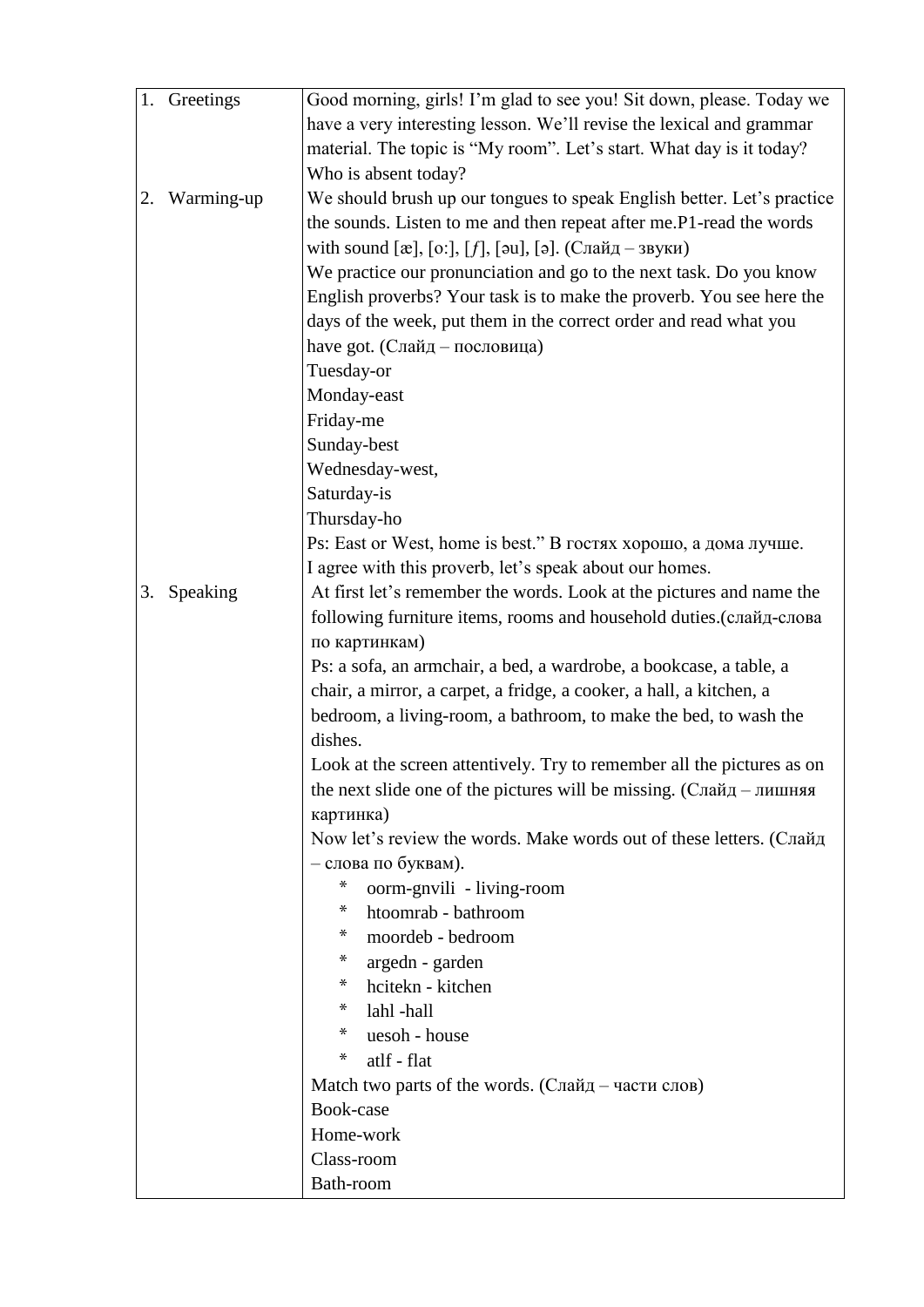|    |            | Bed-room                                                                               |  |  |  |  |  |  |  |  |
|----|------------|----------------------------------------------------------------------------------------|--|--|--|--|--|--|--|--|
|    |            | Business-man                                                                           |  |  |  |  |  |  |  |  |
|    |            | Pencil-case                                                                            |  |  |  |  |  |  |  |  |
|    |            | Arm-chair                                                                              |  |  |  |  |  |  |  |  |
|    |            | Look at the screen and try to find the odd word in each line. $(C\pi a\breve{\mu}_A -$ |  |  |  |  |  |  |  |  |
|    |            | лишнее слово).                                                                         |  |  |  |  |  |  |  |  |
|    |            | Bedroom, bathroom, kitchen, garden.                                                    |  |  |  |  |  |  |  |  |
|    |            | Sofa, armchair, hall, table.                                                           |  |  |  |  |  |  |  |  |
|    |            | Cooker, bathroom, kitchen, living-room.                                                |  |  |  |  |  |  |  |  |
|    |            | Carpet, bath, sofa, armchair.                                                          |  |  |  |  |  |  |  |  |
|    |            | CD player, TV, fridge, computer.                                                       |  |  |  |  |  |  |  |  |
|    |            | Well done! And now let's guess the riddles. (Слайд – загадки)                          |  |  |  |  |  |  |  |  |
|    |            | There are trees and flowers here                                                       |  |  |  |  |  |  |  |  |
|    |            | P1: This is a garden.                                                                  |  |  |  |  |  |  |  |  |
|    |            | We cook in this room.                                                                  |  |  |  |  |  |  |  |  |
|    |            | P2: This is a kitchen.                                                                 |  |  |  |  |  |  |  |  |
|    |            | We sleep in this room.                                                                 |  |  |  |  |  |  |  |  |
|    |            | P3: This is a bedroom.                                                                 |  |  |  |  |  |  |  |  |
|    |            | We take a shower in this room.                                                         |  |  |  |  |  |  |  |  |
|    |            | P4: This is a bathroom.                                                                |  |  |  |  |  |  |  |  |
|    |            | We watch TV or have parties in this room.                                              |  |  |  |  |  |  |  |  |
|    |            | P5: This is a living-room.                                                             |  |  |  |  |  |  |  |  |
| 4. | Grammar    | Let's revise the rule (there's/there are) (видео и слайд)                              |  |  |  |  |  |  |  |  |
|    | revision   | I see you know the words. But that is not enough. You should also                      |  |  |  |  |  |  |  |  |
|    |            | know how to make a sentence out of these words. Watch the video                        |  |  |  |  |  |  |  |  |
|    |            | with the rule and a presentation.                                                      |  |  |  |  |  |  |  |  |
|    |            | Let's revise some grammar.                                                             |  |  |  |  |  |  |  |  |
|    |            | I'll give you cards with sentences, where you should write in                          |  |  |  |  |  |  |  |  |
|    |            | there's/there are or is/are. Work in groups. Discuss this task.                        |  |  |  |  |  |  |  |  |
|    |            | (карточки с заданием)                                                                  |  |  |  |  |  |  |  |  |
|    |            | Write in <b>There's</b> or <b>There are:</b>                                           |  |  |  |  |  |  |  |  |
|    |            |                                                                                        |  |  |  |  |  |  |  |  |
|    |            |                                                                                        |  |  |  |  |  |  |  |  |
|    |            | 3. ________two puppies in the bathroom.                                                |  |  |  |  |  |  |  |  |
|    |            | 4. ________beautiful trees in the garden.                                              |  |  |  |  |  |  |  |  |
|    |            | 5. ________________four chairs in the living-room.                                     |  |  |  |  |  |  |  |  |
|    |            | Write in <b>Is</b> or <b>Are:</b>                                                      |  |  |  |  |  |  |  |  |
|    |            | 1. there a sofa in the room?                                                           |  |  |  |  |  |  |  |  |
|    |            | 2. _______there four chairs near the table?                                            |  |  |  |  |  |  |  |  |
|    |            | 3. _____there two lamps in the living-room?                                            |  |  |  |  |  |  |  |  |
|    |            | 4. ______ there a wardrobe?                                                            |  |  |  |  |  |  |  |  |
|    |            | 5. _______ there a carpet on the floor?                                                |  |  |  |  |  |  |  |  |
|    |            | It's time to have some rest. Stand up, please. Look at the monitor and                 |  |  |  |  |  |  |  |  |
|    | 5. Funtime | repeat the actions after them, you could sing with them. («Head and                    |  |  |  |  |  |  |  |  |
|    |            | shoulders, knees and toes» YouTube)                                                    |  |  |  |  |  |  |  |  |
|    |            |                                                                                        |  |  |  |  |  |  |  |  |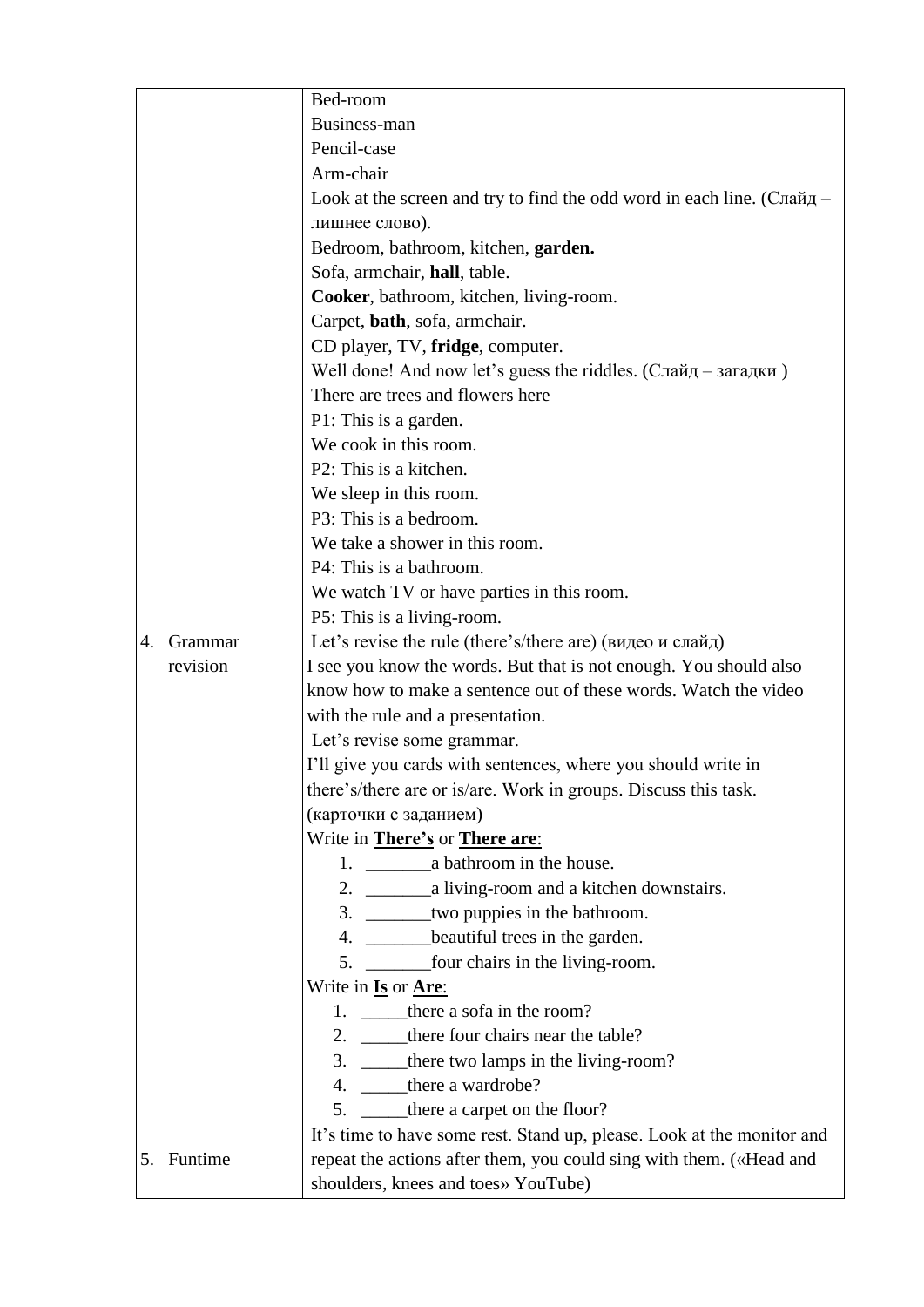|                 | Let's check up your home task. At home you should write 5–7             |  |  |  |  |  |  |  |  |  |
|-----------------|-------------------------------------------------------------------------|--|--|--|--|--|--|--|--|--|
| 6. Reading and  | questions about your classmate's room using there's/there are.          |  |  |  |  |  |  |  |  |  |
| speaking        | P1: Is there a sofa in your room? P2: Yes, there is., etc.              |  |  |  |  |  |  |  |  |  |
|                 | While you are asking your questions, Masha and Liza are doing the       |  |  |  |  |  |  |  |  |  |
|                 | task on grammar.                                                        |  |  |  |  |  |  |  |  |  |
|                 | (Write in There's or There are:                                         |  |  |  |  |  |  |  |  |  |
|                 |                                                                         |  |  |  |  |  |  |  |  |  |
|                 |                                                                         |  |  |  |  |  |  |  |  |  |
|                 | 8. ________two puppies in the bathroom.                                 |  |  |  |  |  |  |  |  |  |
|                 | 9. ________beautiful trees in the garden.                               |  |  |  |  |  |  |  |  |  |
|                 | 10. _________ four chairs in the living-room.                           |  |  |  |  |  |  |  |  |  |
|                 | Write in <b>Is</b> or <b>Are:</b>                                       |  |  |  |  |  |  |  |  |  |
|                 | 6. _______ there a sofa in the room?                                    |  |  |  |  |  |  |  |  |  |
|                 | 7. _______ there four chairs near the table?                            |  |  |  |  |  |  |  |  |  |
|                 | 8. ______there two lamps in the living-room?                            |  |  |  |  |  |  |  |  |  |
|                 | 9. _____there a wardrobe?                                               |  |  |  |  |  |  |  |  |  |
|                 | 10. ______ there a carpet on the floor?)                                |  |  |  |  |  |  |  |  |  |
|                 | I like your small dialogues. You've worked brilliant!                   |  |  |  |  |  |  |  |  |  |
|                 | Look at the screen and watch this small video with the description of   |  |  |  |  |  |  |  |  |  |
|                 | the room. (http://english-study-cafe.ru/index.php/anglijskij-           |  |  |  |  |  |  |  |  |  |
|                 | detyam/video-uroki/180-video-uroki/951-nash-sajt-na-youtube#room)       |  |  |  |  |  |  |  |  |  |
|                 | Do you like the boy's room? Where are his shorts? Is there a            |  |  |  |  |  |  |  |  |  |
|                 | computer on the desk? I'd like you try to make the video about your     |  |  |  |  |  |  |  |  |  |
|                 | room and bring it for the next lesson. You should do it optional.       |  |  |  |  |  |  |  |  |  |
|                 | We see the video about boy's room and now let's read about Liza's       |  |  |  |  |  |  |  |  |  |
|                 | room. Before reading you should write in missing words. You have        |  |  |  |  |  |  |  |  |  |
|                 | texts on your desks, work in pairs and write in missing words in this   |  |  |  |  |  |  |  |  |  |
|                 | text. Read aloud                                                        |  |  |  |  |  |  |  |  |  |
|                 | Fill in the gaps with the words given below                             |  |  |  |  |  |  |  |  |  |
|                 | I've got a new house. It's nice and big. There's a big _________. There |  |  |  |  |  |  |  |  |  |
|                 |                                                                         |  |  |  |  |  |  |  |  |  |
|                 | living-room, a bathroom and a kitchen. My favorite room in the          |  |  |  |  |  |  |  |  |  |
|                 | is my bedroom. I've got a ______, where I can sleep. I've               |  |  |  |  |  |  |  |  |  |
|                 | got a table and a chair. I've got a beautiful _________ on the floor.   |  |  |  |  |  |  |  |  |  |
|                 | I've got a ________ with interesting books there. I've got a computer,  |  |  |  |  |  |  |  |  |  |
|                 | but I haven't got a ____________. I love my room my room very much.     |  |  |  |  |  |  |  |  |  |
|                 | TV, bedrooms, garden, bookcase, carpet, house, bed                      |  |  |  |  |  |  |  |  |  |
|                 |                                                                         |  |  |  |  |  |  |  |  |  |
|                 | I'll give you your posters and pictures with your rooms and you         |  |  |  |  |  |  |  |  |  |
| Reflexion<br>7. | should describe them. This text will help you to make up your own       |  |  |  |  |  |  |  |  |  |
|                 | stories about your rooms.                                               |  |  |  |  |  |  |  |  |  |
|                 | You should give marks each other and me. You see the table on your      |  |  |  |  |  |  |  |  |  |
|                 | desks, here you should circle the appropriate mark.                     |  |  |  |  |  |  |  |  |  |
|                 | Anna<br>1 2 3 4 5 6 7 8 9 10                                            |  |  |  |  |  |  |  |  |  |